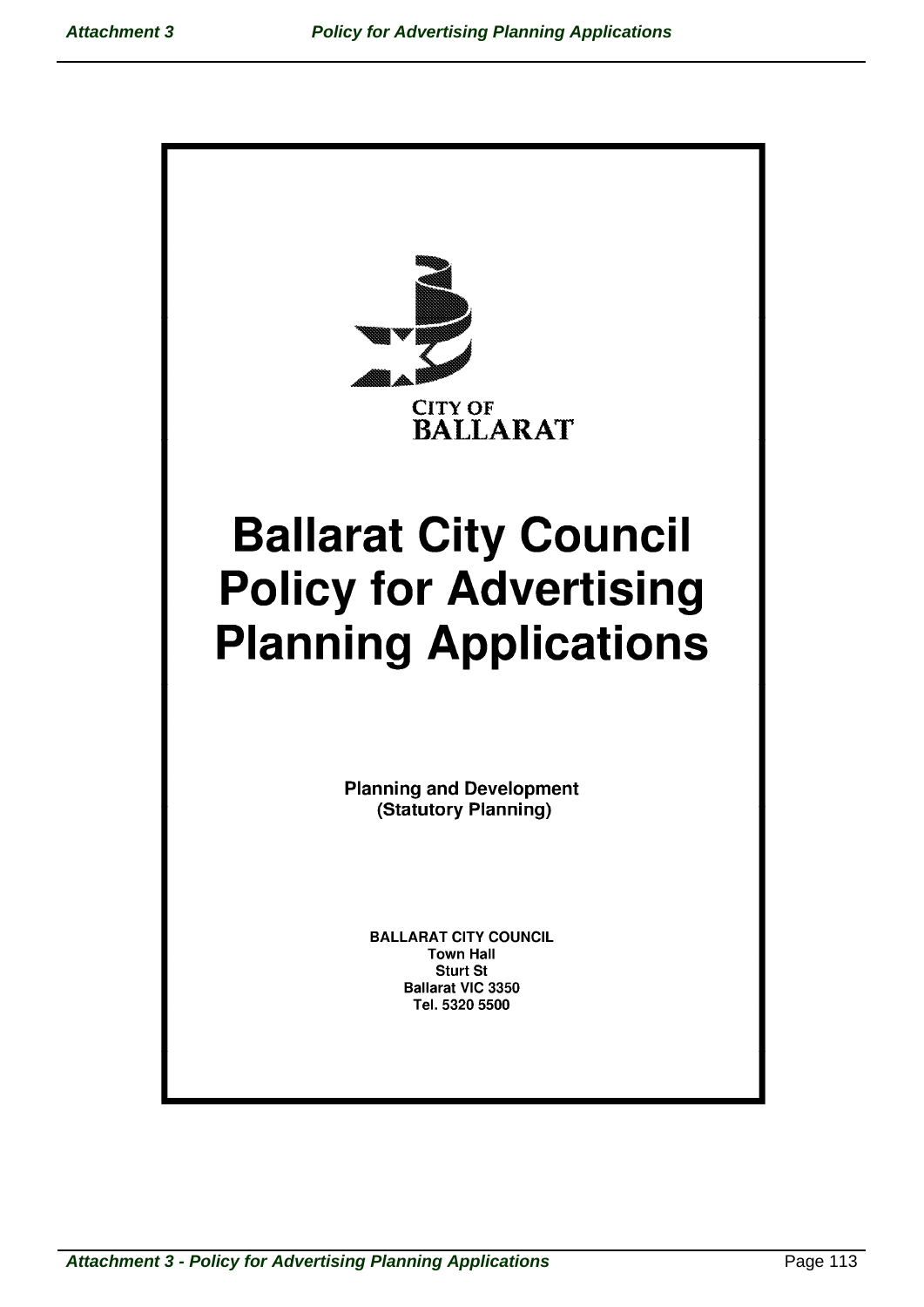## **TABLE OF CONTENTS**

| 6 |  |
|---|--|
|   |  |
|   |  |
|   |  |

9 May 2009

**Ballarat City Council. All Rights Reserved.**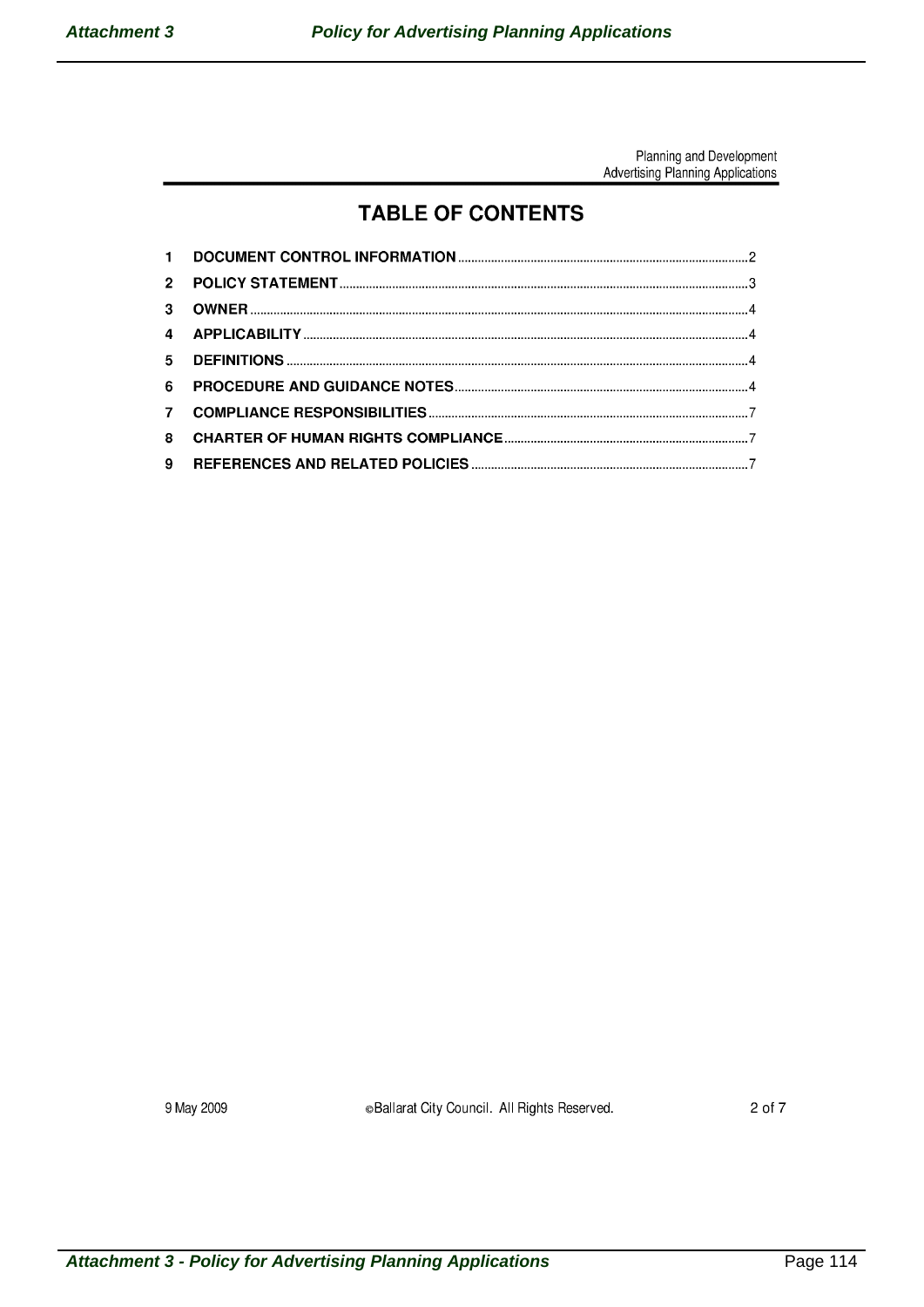# **1 DOCUMENT CONTROL INFORMATION**

# **DOCUMENT CONTROL**

| <b>Policy Name</b>      | <b>Advertising Planning Applications</b> |
|-------------------------|------------------------------------------|
| <b>Business Unit</b>    | <b>Planning and Development</b>          |
| <b>File Location</b>    | <b>DocHub</b>                            |
| <b>Document status</b>  | Approved                                 |
| <b>Version</b>          | 2.00                                     |
| <b>Version Date</b>     | April 2009                               |
| <b>Next Review date</b> | April 2010                               |
|                         |                                          |
|                         |                                          |
|                         |                                          |

# **DOCUMENT HISTORY**

|                      | Version        | Date         | Author                  |
|----------------------|----------------|--------------|-------------------------|
| <b>Initial Draft</b> |                | 7 April 2009 | T McCullough            |
| <b>Final Draft</b>   | 2              | 9 May 2009   | T McCullough            |
| <b>Approved</b>      |                |              | Council                 |
|                      | $\overline{2}$ | 27 May 2009  | Resolution<br>(R153/09) |
| <b>Review Draft</b>  |                |              |                         |
| <b>Review Final</b>  |                |              |                         |
| <b>Approved</b>      |                |              |                         |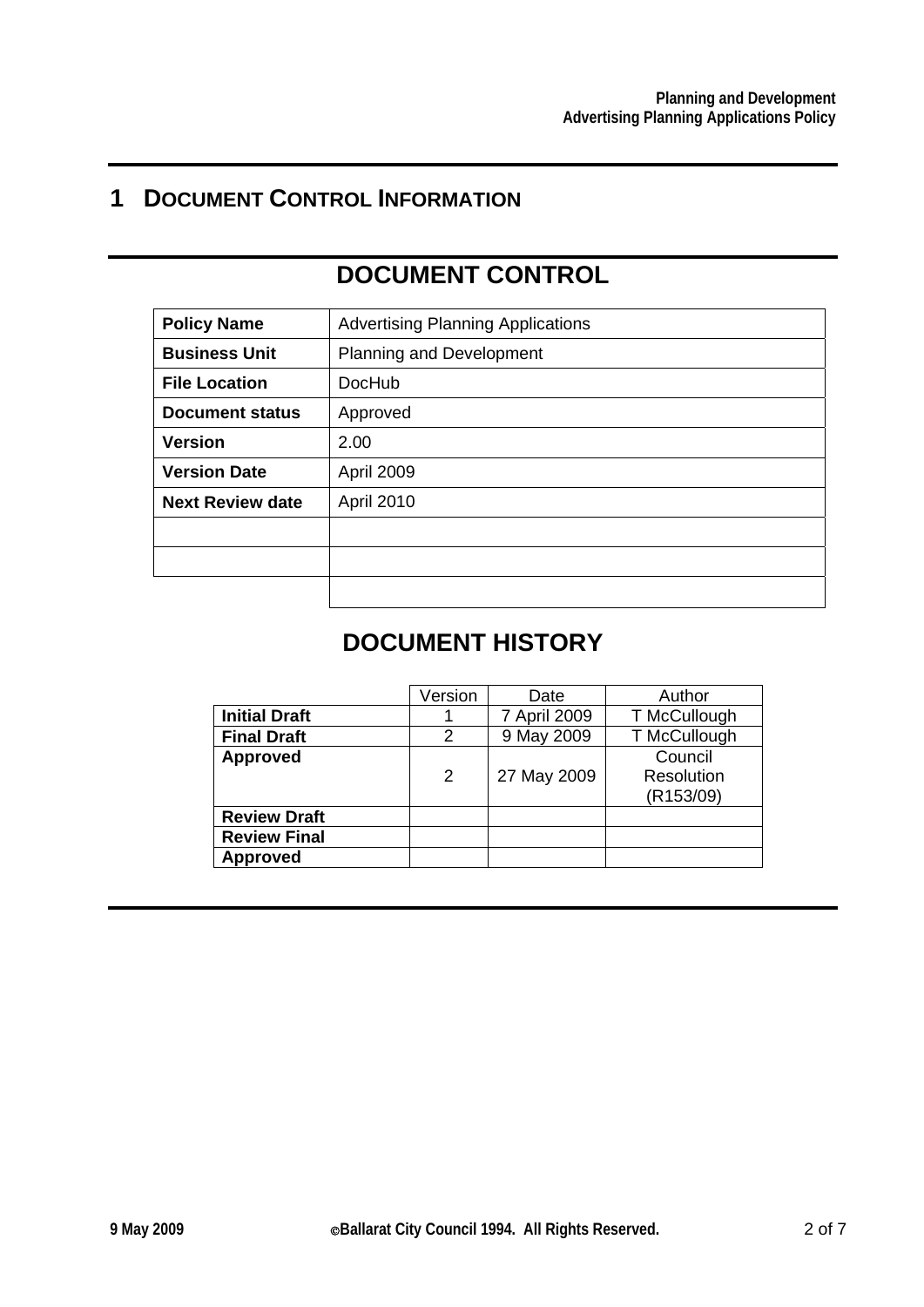

#### 2 **POLICY STATEMENT**

## **Legislative Context:**

Council's Statutory Planning Department receive and determine many applications for planning permits. Many of these applications are advertised pursuant to the legislative requirements of Section 52 of the Planning and Environment Act, 1987.

Section 52 of the Planning and Environment Act 1987, (as amended) sets down the legislative requirements for the advertising of an Application for Planning Permit.

#### Section 52 Unless the responsible authority requires the applicant to give notice, the  $(1)$ responsible authority must give notice of an application in a prescribed form -

- a) to the owners (except persons entitled to be registered under the Transfer of Land Act 1958 as proprietor of an estate in fee simple) and occupiers of allotments or lots adjoining the land to which the application applies unless the responsible authority is satisfied that the grant of the permit would not cause material detriment to any person; and
- b) to a municipal council, if the application applies to or may materially affect land within its municipal district; and
- c) to any person to whom the planning scheme requires it to give notice; and

ca) to the owners (except persons entitled to be registered under the Transfer of Land Act 1958 as proprietor of an estate in fee simple) and occupiers of the land benefited by a registered restrictive covenant, if anything authorised by the permit would result in a breach of the covenant; and

cb) to the owners (except persons entitled to be registered under the Transfer of Land Act 1958 as proprietor of an estate in fee simple) and occupiers of land benefited by a registered restrictive covenant, if the application is to remove or vary the covenant; and

d) to any other persons, if the responsible authority considers that the grant of the permit may cause material detriment to them.

Particularly in light of clause d) it is desirable that Council adopt a policy that provides for wider notice to be given than merely to adjoining neighbours when the application is likely to impact on issues of wider concern (eg streetscape, neighbourhood character, traffic and parking).

### **Objectives:**

This policy sets out the requirements for advertising of planning applications to be utilized for all applications required to be advertised under the Ballarat Planning Scheme.

9 May 2009

eBallarat City Council. All Rights Reserved.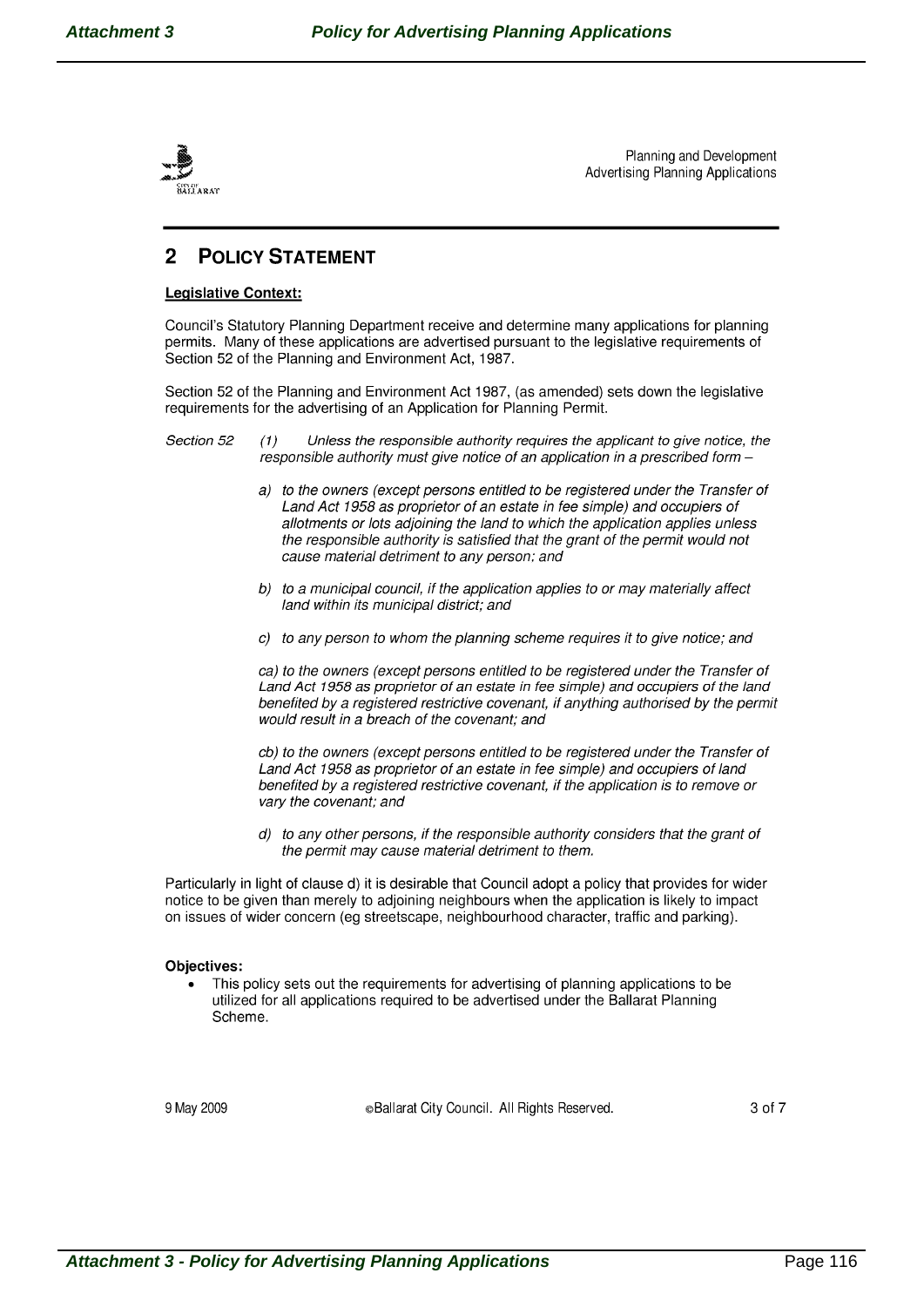

### **OWNER** 3

The owner of this policy is the Chief Executive Officer. All enquiries regarding this policy should be initially directed to the Manager Planning and Building.

### **APPLICABILITY** 4

The policy applies to all applications deemed to require advertisement under Section 52 of the Planning and Environment Act, 1987.

#### 5 **DEFINITIONS**

Definitions are as per the Planning and Environment Act.

#### **PROCEDURE AND GUIDANCE NOTES** 6

## **Requirements:**

The minimum advertising requirements for any application for planning permit advertised by Council will remain fully in accordance with the requirements of Section 52 of the Planning and Environment Act, 1987.

Where an application may impact on issues such as streetscape, neighbourhood character, traffic and parking wider public notification is required to be given. The following process should be undertaken for all applications.

- Letter notification sent to the owners and/or occupiers of the two(2) properties either side, on the same side of the street/road of the subject land. If subject land is a corner site, or near a corner this letter notification is to be continued around the relevant corners.
- Three (3) properties opposite and three (3) properties behind the site, with the same  $\bullet$ corner site principles applying.

NB: In circumstances whereby lot boundaries are not aligned, wider notification is to occur, as illustrated in Example 3.

Example 1 9 May 2009

eBallarat City Council. All Rights Reserved.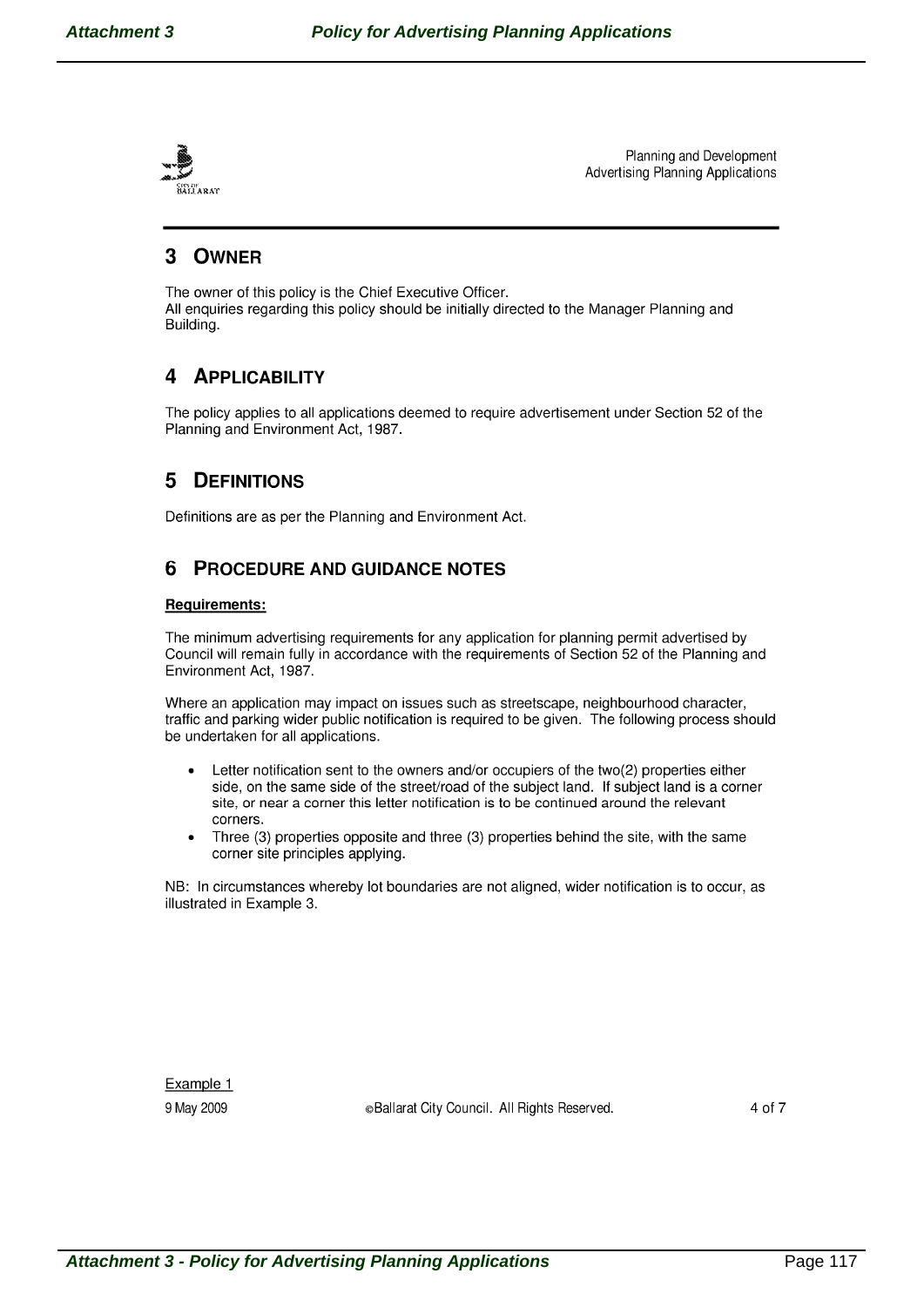



Example 2



## Example 3

9 May 2009

**Ballarat City Council. All Rights Reserved.**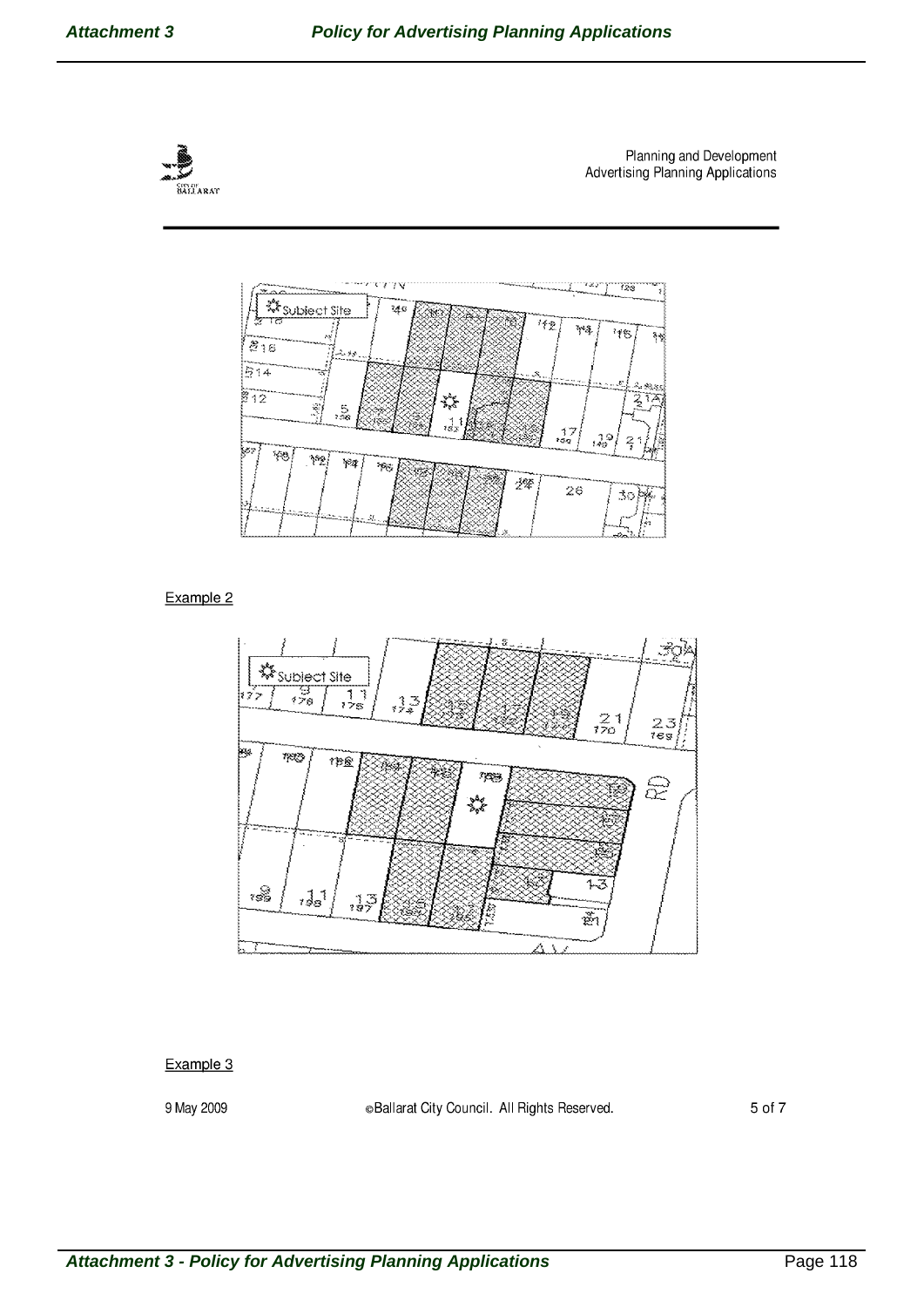



The size of public notices (advertising) sign(s) displayed on the subject land should be as follows:

- a) For the majority of applications for planning permits being advertised, including most multi dwelling development, medical centres, small scale buildings and works proposals, each notice placed on the land to be A2 size (approx 600mm x 420mm)
- b) For larger scale advertised applications for planning permits such as broad acre land subdivision, industrial development, multiple level residential development (3 or more storeys) each sign required to be placed on the land to be A1 size (approx 840mm x  $600mm)$
- c) For applications for planning permits for development/use of land for landfill, brothel, significant commercial development major promotion sign, each sign required to be placed on the land to be A0 (1200mm x 840mm).

All signs, irrespective of size required to be on YELLOW paper so as to provide greater visibility.

Any sign displayed must be located within 1 metre, and midway along, of the subject land's street frontage(s) and must be clearly visible from the street it fronts.

Council continue to provide a service of undertaking the mail out (letters only) component of the advertising process for a minimum fee of \$3.00 per letter and \$50 for the first notice to be erected on site and \$35 for each additional sign. For larger mail outs, a negotiated fee between Council and Applicant may be struck, with the agreed fee to be approved by the Manager Planning and Building.

The option for the Applicant to send out the letters to the persons as directed by Council to remain, providing such letters are sent by Delivery Confirmation (Registered Mail).

9 May 2009

eBallarat City Council. All Rights Reserved.